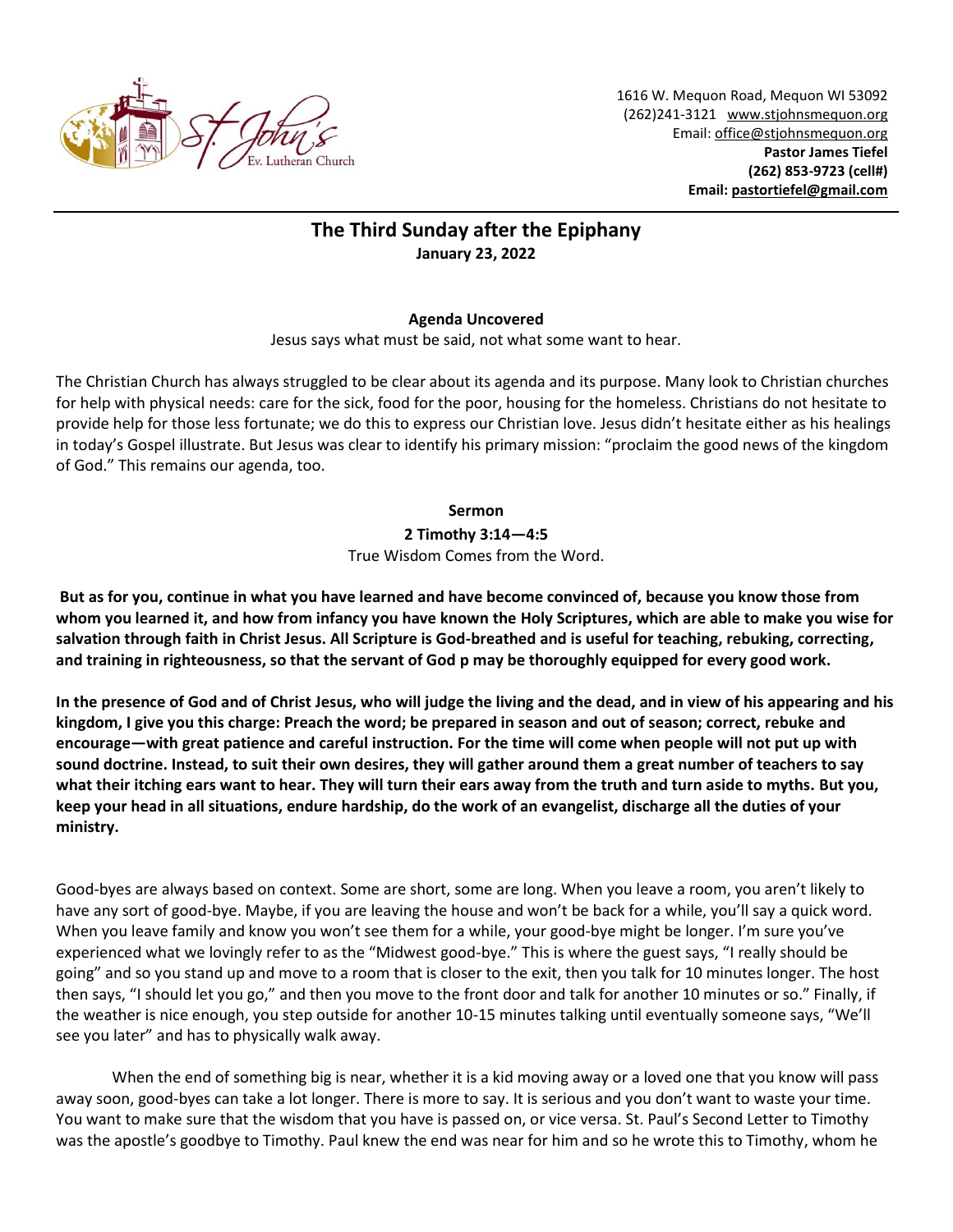calls his "dear son." Yet, while being a very personal letter, Paul remains the apostle sent by the will of God and he strongly desires to leave Timothy with this parting wisdom.

Paul knew by experience and by the mere state of human sinfulness that Timothy was going to have to face some big challenges, and he wouldn't be there to give him advice and guide him. Paul wanted him to know that he already had the most effective tool that he would ever have: the Word of God.

Paul calls this word "*Holy* Scripture." It is set apart. It is something more than any other written or spoken word could ever hope to be. How? This writing is "God-breathed." God occasionally spoke directly to Paul in visions and dreams, but God spoke to Timothy, too, and that was through the Word. Paul didn't want Timothy thinking that Paul was any more well-equipped for his own service than Paul was. Timothy had all he needed in God's Word. It is through the same Word that God gives us wisdom, that God speaks to us. And not just some of the Bible, but "all Scripture" shares the character of being from the mouth of God. What a miracle! That God would give to us his very Word and reveal to us not just the origins of the earth, which is wonderful, and not just God's will for human's, which is perfect. Even greater, this Word of God carries with it the promise of salvation, the guarantee that all sins are forgiven. This is the wisdom which leads to salvation and there is one place to find it: the Word of God.

This would certainly be enough, for God to reveal Jesus to us, but Paul then expands and tells Timothy this holy scripture is useful for even more! He says, "from infancy you have known the Holy Scriptures, which are able to make you wise for salvation through faith in Christ Jesus. All Scripture is God-breathed and is useful for teaching, rebuking, correcting, and training in righteousness, so that the servant of God may be thoroughly equipped for every good work."

Of key importance is that the scriptures make us "wise for salvation through faith in Christ Jesus." The Word of God creates the faith which then holds onto the promise of salvation in Christ.

Then Paul goes on and says that it is useful also for teaching, rebuking, correcting, and training in righteousness. Coming to faith is not the end of God's plan for Christians, it is just the beginning. We have much to learn, to be corrected on, and to train in. And this all starts with our new status before God: saved by faith.

Again, in Chapter 4 Paul says, "Preach the word; be prepared in season and out of season; correct, rebuke and encourage—with great patience and careful instruction." Proclamation of the Word, its study and its use are what Christians do in response to the salvation that faith brings! Whether we see that the time is now or that the time is coming, now is the time to preach the word, to correct, rebuke, and encourage.

It is more than easy to say, "Amen" to being in God's Word, especially when we are sitting in church on a Sunday morning. We are doing precisely what Paul is recommending: gathering around the proclamation of Christ's saving work. And to God be the glory for it. But what about when we step outside of these doors and go back to the "real" world? We don't always like what God's Word has to tell us for our lives, so maybe we shut God's Word out, maybe we surround ourselves with people who will tell us what we want to hear. We listen to news stations that we already agree with. We read books that we already like. We watch TV and movies that appeal to our tastes. Is it any shock that we treat God's Word the same way? That we like to think to ourselves, "Yes preacher, but this is not the real world. The real world doesn't know God and so we can't live according to *this* manner out there." What does the world say? Rebuke? Correct? Only if you want to be shunned for intolerance. No, tolerance is key to being a good citizen. Loyalty to political parties. This is particularly important. Don't worry about the offense you might cause because politics is more important than any other part of public or personal life and discourse. People often think that way.

The advice that the world gives is so shallow and fleeting. Why on earth is it so appealing to us, though? It's the sin in us. It's the voice that looks for anything that is not godly and calls it fun. It is the desire of our flesh that the sin in us wants to satisfy, nothing more and nothing less. It is good to be loved and to be popular. It is exciting when people agree with us. It is reassuring to hear what we want to hear. And if we surround ourselves with people who simply tell us that the problem is not with us, but is with someone else, we quickly forget the problem that we have within us. We forget that our sinful natures exist, that our sin-filled lives reek of horrid sin that is retched in God's sight. We forget the